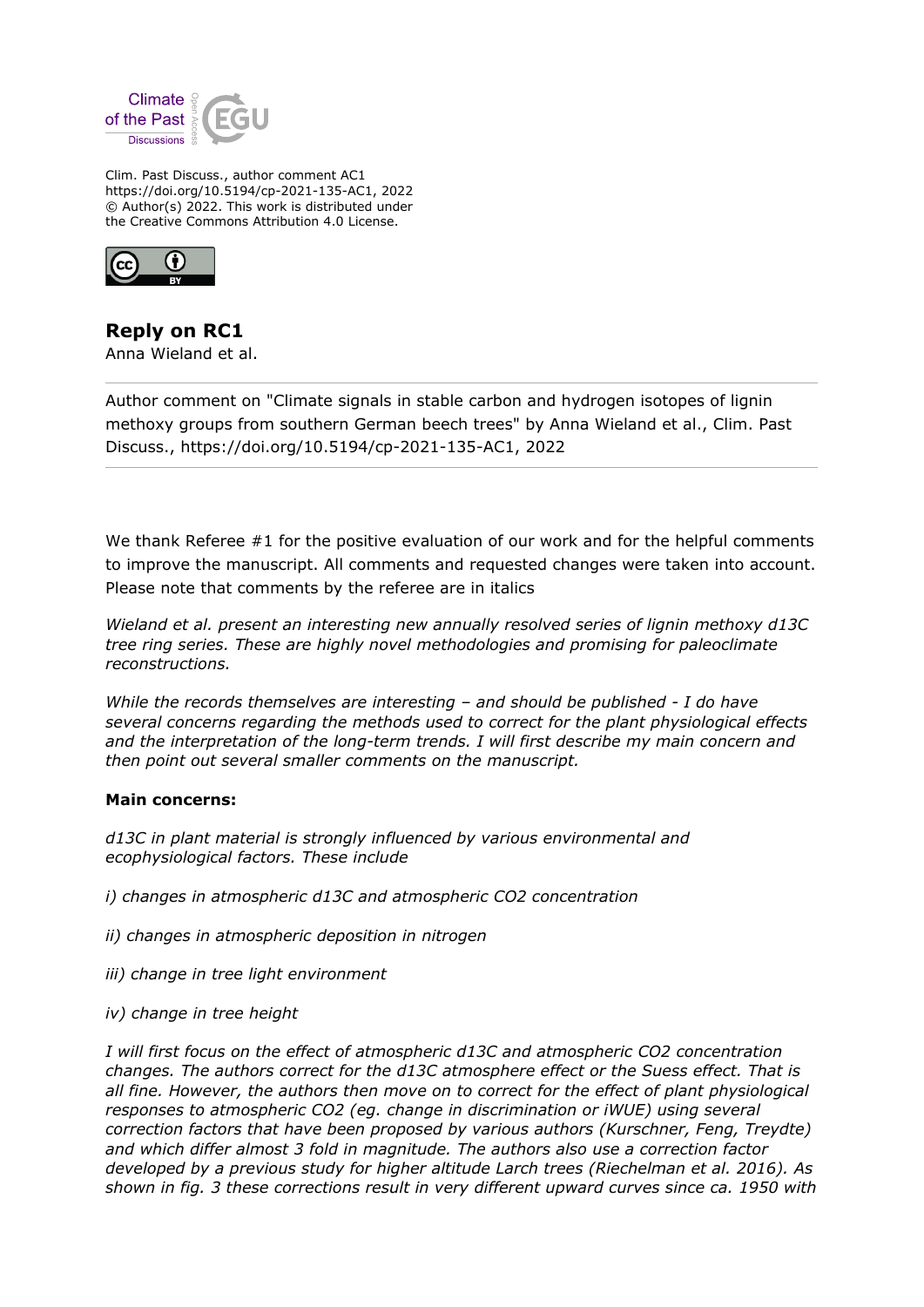*some showing very strong increases in the "corrected" d13C.*

*I do not disagree with the need to correct for the effect of CO2 on these series, but we do not know enough about tree responses to CO2 to know which one of these "corrections" represents the "real" tree response. None of the corrections in the literature seem to argue in a particular convincing way how trees respond to CO2 and some just fit curves that results in the highest correlations with the targeted climate variable. In addition, tree ring d13C studies show that trees respond differently between sites and species.*

*In short, I cannot see how one can choose from these relative arbitrary correction curves which one is the best. The authors are favouring the correction from Riechelman as that results in the highest correlation with observed temperature (fig. 4, 5 and 6), but this is somewhat circular in my opinion. You add several artificial increasing trends to the d13C and then relate it to a climatic record of which we know that is has a positive trend and find a good match. But what do we really learn from this, and secondly can you use such a record for reliable climate reconstructions?*

*Several of the conclusions are entirely due to this methodological choice of adding trends to the d13C curve. For example, the increase in strength of the correlation with temperature for the upward corrected curve (fig. 4,5) is simply due to the addition of a trend to the series. It is also not surprising that the series with the strongest trends added, results in the strongest inter-series correlation (lines 207 etc). And again the d13C corrected according to Riechelmann, results in a good correlation with d2H as you have two series with strong upward trends (fig. 10), but the correlations vary in reality between negative (with the raw data) to slightly positive when correcting for the Suess effect. In my view, we are not learning much from this, and I do not believe one can use these records put recent temperature increases in a longer term context. It seems to violate the stationarity principle and the correction for that is artificial. But do please correct me if i see this wrong.* 

*One needs to know in much greater detail how CO2 truly affects plant isotope discrimination. In perspective of this and the poor correlations pre-1965, I wonder if the conclusion that "this is a suitable proxy for reconstructing high to low frequency summer temperatures" (lines 317). This is perhaps true for the high-frequency variation since 1966, but not for the low-frequency variation and not for the full period.*

Authors: Following the referee's suggestion, the relationship between increasing correlation coefficients and applied correction methods as well as their limitations are now discussed in greater detail in section 4.1.

Furthermore, the increasing Rbar values and correlation coefficients between  $\delta^{13}C_{LM}$  and temperature are now described as a result of the different trends added to the  $\delta^{13}$ C<sub>LM</sub> series. In the revised manuscript, the correction factor of Riechelmann et al. (2016) is still considered but not indicated as the 'real' or 'ideal' correction factor.

In addition, the summarizing sentence in section 5 '…the suitability of this proxy to reconstruct high-to-low frequency summer temperatures' has been modified to read '…the suitability of this proxy to reconstruct high-frequency summer temperatures. To reconstruct long-term trends with  $\delta^{13}C_{LM}$  values, a further understanding of how plant isotopic discrimination changes due to increasing  $CO<sub>2</sub>$  concentration is essential.'

Finally, section 3.5 'Comparison of  $\delta^{13}C_{LM}$  and  $\delta^2H_{LM}$  chronologies' was deleted from the manuscript. As the referee mentioned, the correlation coefficients between the two isotopic series are mainly a result of the applied correction procedures. This study showed, that  $\delta^2$ H<sub>LM</sub> values are mainly affected by large-scale MAT changes, whereas  $\delta^{13}C_{LM}$  values are predominantly controlled by local summer temperature. Therefore, both isotopic ratios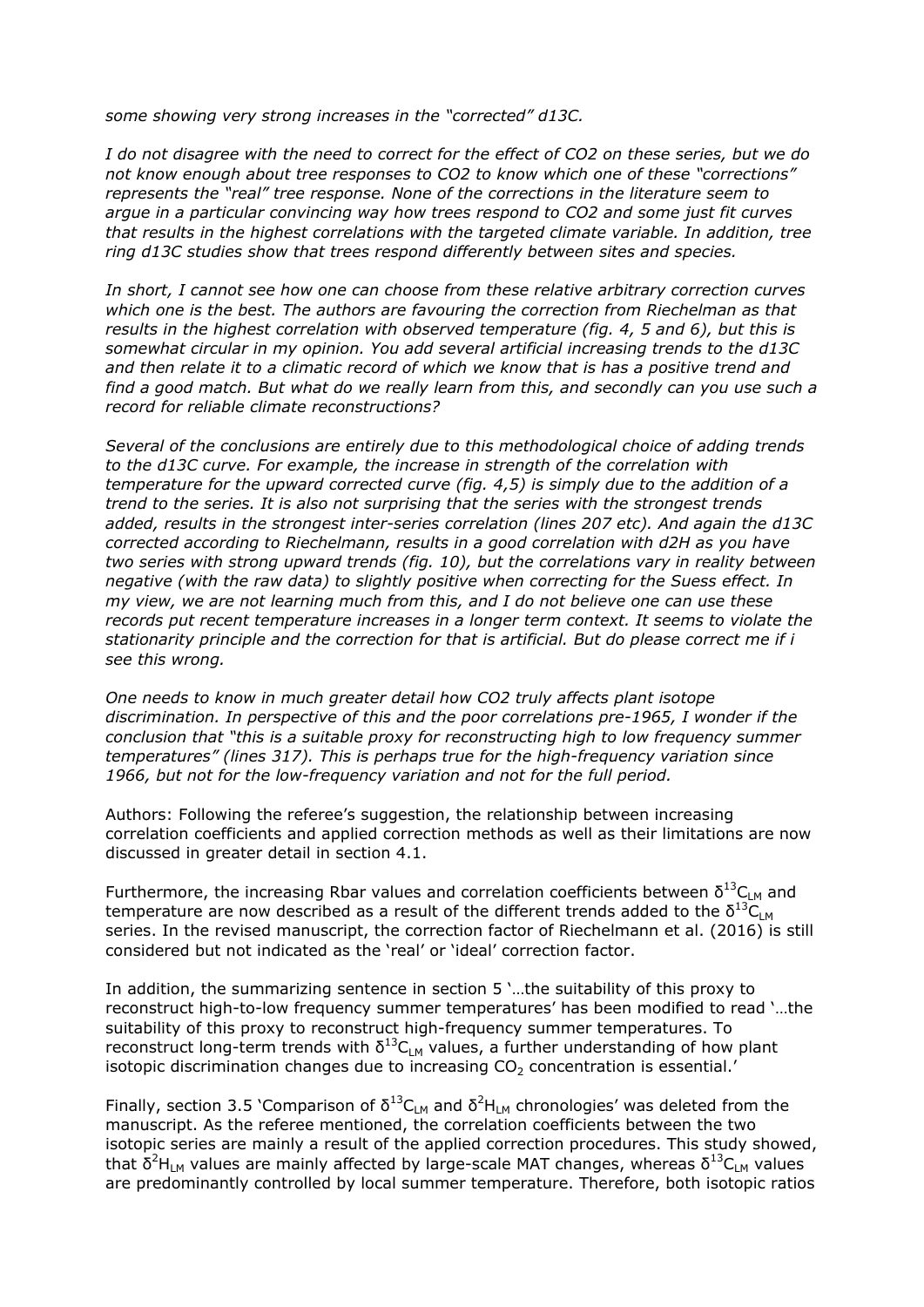are not predominantly controlled by the same climate parameter, and we can thus not assume a strong correlation between the two series.

*My other main concern is that other factors that affect d13C are poorly discussed. This includes above mentioned effects of eg. Nitrogen deposition (see Leonardi et al. 2012), and effects of tree height and light (Brienen et al 2017, Vadeboncoeur et al. 2020). For these beech trees these may be very important factors that control tree isotope discrimination, but it depends on the size and age of trees. Such information needs to be added to this article and discussed. In fact, changes of climate responses with tree height could also well explain the poor relationship between d13C and temperature before 1966. For example, Trouiller et al. 2019 find that large and small tree differ in their growth response and one could thus also expect that the response of d13C will differ.*

Authors: Good point! Further information on how additional factors could affect  $\delta^{13}C_{LM}$ values were added to the manuscript in section 4.1. In addition, the effects of an agerelated trend, including tree size and age, were excluded by calculating a site-specific linear regression model between trees with different ages over a common period (see section 4.1).

## **Minor comments:**

*In the introduction in lines 51-61 … Can you expand the section on d2H a bit more and say where the signal comes from (source water, leaf enrichment or both), if this is known.*

Authors: Recently, Greule et al. (2021) provided detailed information about the biosynthetic pathway responsible for  $\delta^2$ H fractionation between precipitation and lignin methoxy groups in tree rings. In this study, it is considered that precipitation accumulates to soil water and further to xylem water with no substantial isotope fractionation. Isotopic fractionation occurs in mainly two biosynthetic processes, the transfer reaction of serine to the  $CH_2$ -unit (ranging from 0 to -50 mUr) and the hydrogen atom transfer by certain flavoproteins with a depletion of -580 mUr down to -780 mUr (for further information, please refer to the study by Greule et al. (2021)). Based on the mentioned constraints,  $\delta^2$ H<sub>LM</sub> values are directly connected to the source water and likely not influenced by further isotope fractionation such as leaf water enrichments.

Further information about the origin of the  $\delta^2H_{LM}$  signal has been added to the revised manuscript.

*Section 71-79: Some of the statements are a bit over assertive: Do we really know that much about mesophyll conductance and the effects fo Ca on photorespiration to make these statements? Be more careful here as there are large uncertainties with the variables in eq. 1.*

Authors: We added further information in the revised manuscript.

*Line 82: better to say .. "stomatal control limits photosynthesis" (cannot say gs is higher than the rates of photosynthesis)*

Authors: Change applied.

*Lines 80-86: perhaps also mention post-fractionation processes?*

Authors: Further information about post-photosynthetic fractionation was added.

*Fig. 1: add proper units to the precipitation axis that can be understood… eg. mm per day or mm per month.*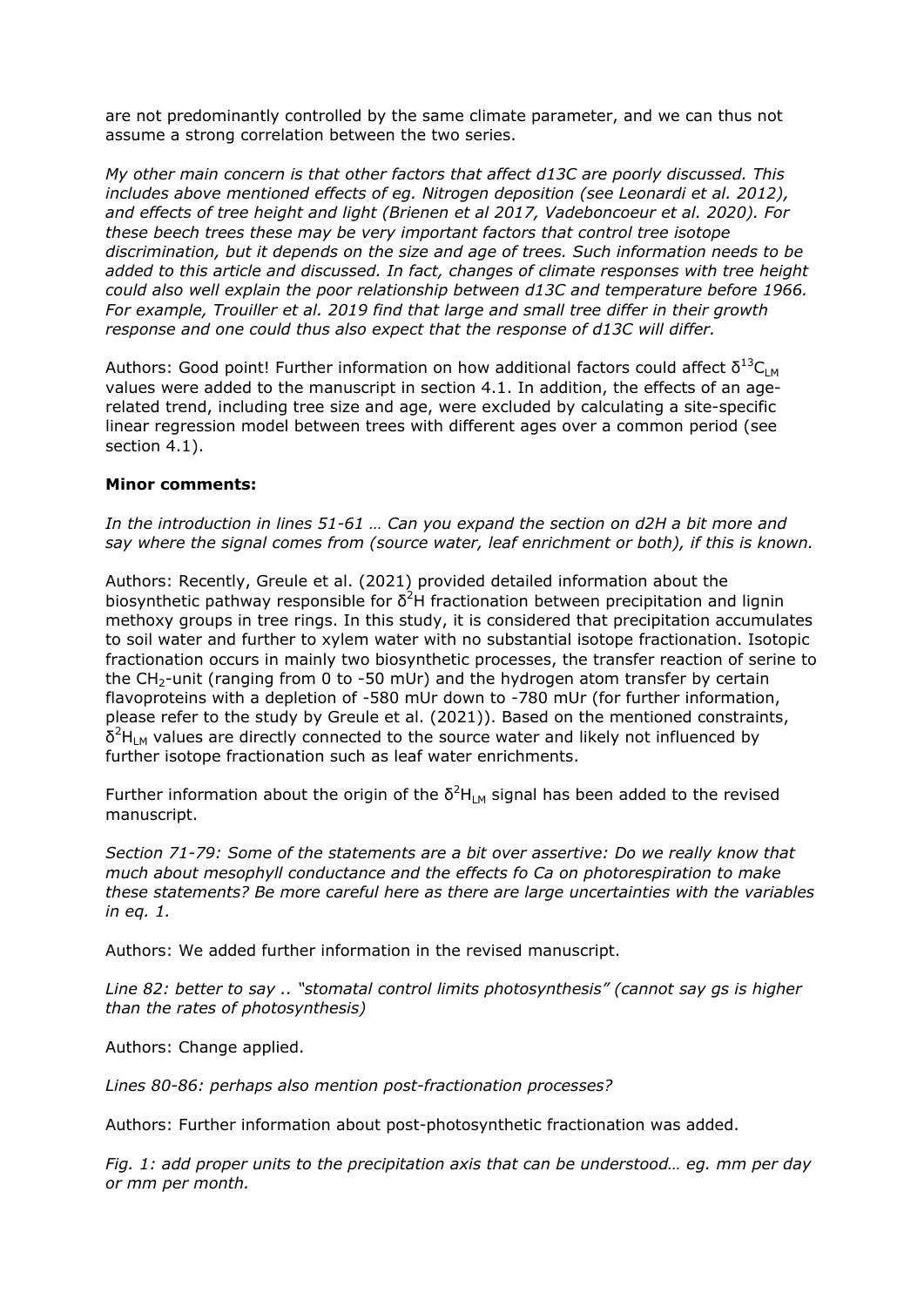Authors: Change applied.

*Lines 183: Bravais Person?? Pearson correlation coefficient*

Authors: Change applied.

*Lines 211: What is the low frequency series? The LM\_R as in figure 5? Why is the LM\_RL a low frequency series?*

Authors: The low-frequency series is referred to the  $\delta^{13}C_{LM}$  values. However, the referee is correct that this declination might be misleading in this context. For clarification, the term 'the raw  $\delta^{13}C_{LM}$ ' was added to the manuscript and the subtitle of Figure 2 was adjusted.

*Equations 3 and 4 are not clear. They are the same but for different periods or is this for different series? Please explain.*

Authors: Equations 3 and 4 contain the same period but summer temperatures were modelled by two different series the δ<sup>13</sup>C<sub>LM\_RL</sub> following Equation 3 and the δ<sup>13</sup>C<sub>LM\_high-</sub> <sub>frequency</sub> series following Equation 4. The equation results from the linear regression between the isotope ratios ( $\delta^{13}C_{LM_RL}$  or  $\delta^{13}C_{LM_Lhigh-frequency}$ ) and the summer temperatures during the period 1916-2015.

*Line 341: Higher compared to what? To other species? Are you talking about higher mean discrimination, or higher changes in discrimination over time (i.e. a steeper increase in discrimination)?*

Authors: Compared to other species. The correction factors of Feng and Epstein (1995) and Treydte et al. (2009) were determined to mostly evergreen conifers. Riechelmann et al. (2016) used larches, which are deciduous coniferous trees. Secondly, we mentioned a higher mean discrimination. The correction factor of 0.032 mUr year $^{-1}$  is constant and therefore independent of increasing  $CO<sub>2</sub>$  concentrations.

We have made this clearer in the revised manuscript.

*Line 343: strange statement … "It has been shown .. "*

Authors: Sentence has been revised.

*Line 351: why is this not due to a decrease in gs due to increase in RH or VPD with increasing T? Are we also seeing a positive T response in the tree ring widths? Please discuss this.*

Authors: The referee is correct, the relative humidity (RH) correlates with the temperature and the vapour pressure deficit (VPD) and directly controls stomatal conductance (gs).

The temperature response in  $\delta^{13}C_{LM}$  values could be at least part of several indirect signals since factors like RH, soil moisture status, and drought stress also strongly correlate with temperature. However, RH, soil moisture status, or drought stress are also strongly correlated to antecedent precipitation, and we cannot see any precipitation signal in our  $\delta^{13}C_{LM}$  series. Thus, we interpreted the strong temperature and weak precipitation signals as an indication that  $\delta^{13}C_{LM}$  values are predominantly controlled by the photosynthetic rate.

Further information was added in the revised manuscript.

We observed only weak correlations between temperatures and TRW data (for example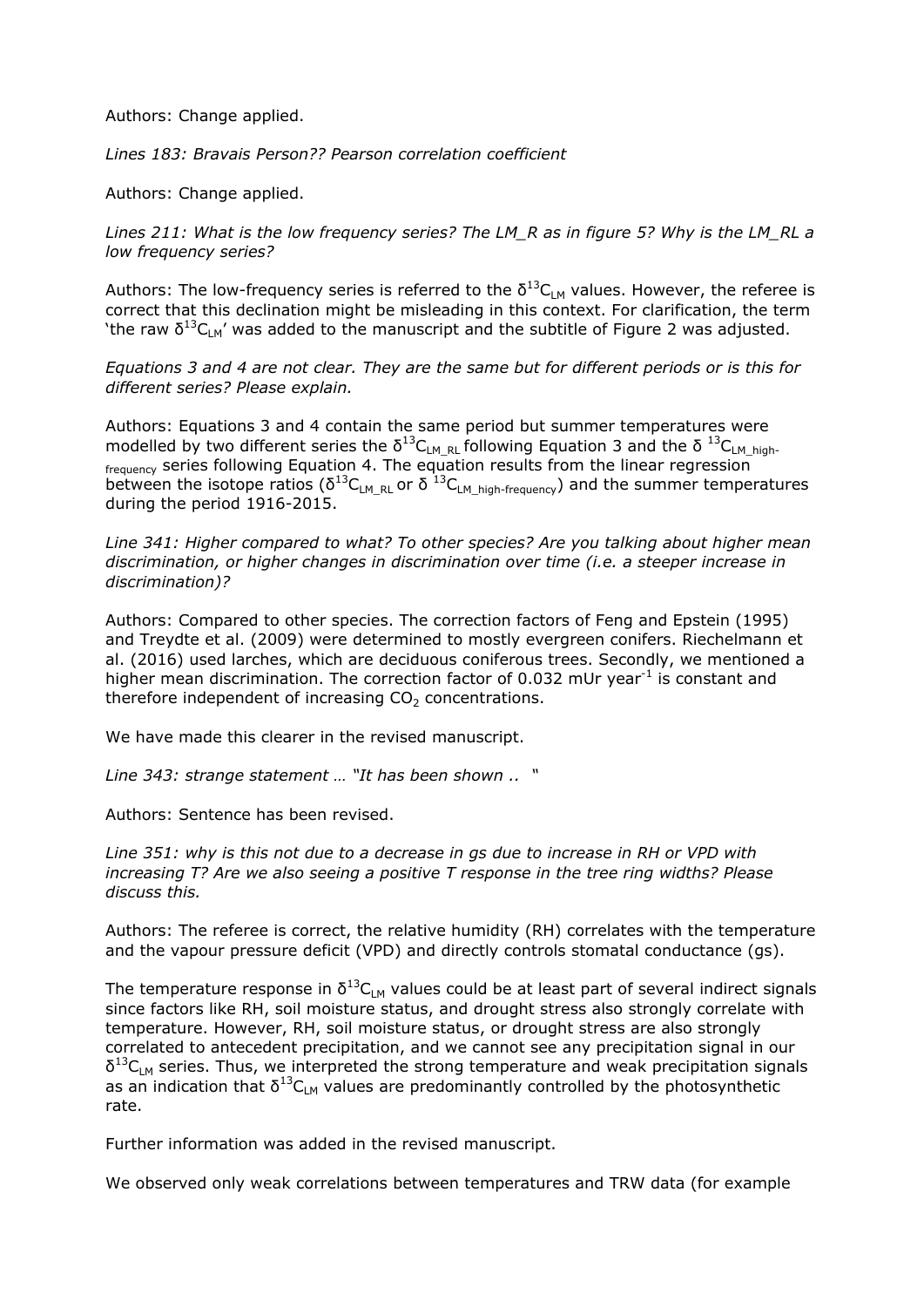correlations between high-frequency series:  $r_{\text{summer}} = -0.08$ ;  $r_{\text{MAT}} = 0.14$ ;  $r_{\text{prev-Sen-Aua}} =$ 0.10). This might be explained because the study site (Hohenpeißenberg) is situated at mid-latitude and rather low elevation environment. Typically, good correlations between TRW and temperature have been reported for trees at growing boundaries, at high latitude or far north.

*Lines 357-363: Explain this a bit more. Trees were supposedly younger, smaller in pre 1966, Could that explain the change? Trees were perhaps below the canopy and limited by other factors? Please discuss further.*

Authors: Age-related trends, including tree age and hight, could not be reported in this study (Further explanation see section 4.1 in the revised manuscript). Further explanation of how different environmental factors might have influenced the  $\delta^{13}C_{LM}$  series before 1966 were added to the revised manuscript.

*Lines 368-369: drought stress i only mentioned here for the first time. Why? include this possible mechanism also in earlier sections. It is not just Assimilation that affects d13C. And you might be able to check if d13C is controlled by A or gs when you also include analysis of ring width. If ring width increases in line with d13C then it must be assimilation controlled, if it is the opposite then it must be controlled by gs.*

Authors: Drought stress is now mentioned as one environmental factor that influences carbon isotope fractionation. This part has been moved to section 4.1. Moreover, comparison between tree ring width and  $\delta^{13}C_{LM}$  values support our assumption that  $\delta^{13}C_{LM}$ values are dominantly controlled by the assimilation rate. We added further information on this in section 4.2 and included a figure showing the relationship between TRW and  $\delta^{13}C_{LM}$ series in the supplemental.

*Line 370: you mean overcorrect the original (raw d13C)?*

Authors: Correct. For clarification purposes 'raw  $\delta^{13}C_{LM}$  values' was added.

*Line 371: indeed a lot of uncertainties that can move your recent trends in d13c any direction depending on the uncertainties.*

Authors: Yes, we agree. The multitude of uncertainties potentially affecting  $\delta^{13}C_{LM}$  values have now been adequately highlighted in the revised manuscript.

*Line 375: inter-series inconsistencies in the early part of the record again indicate that other factors than climate affect d13C.*

Authors: Further explanations were added to section 4.2.

*Line 379-380 "additionally .. " explain a bit more. What is soil sealing?*

Authors: Additional factors were added, and soil sealing explained in more detail.

*Line 397 .. intensified anthropogenic warming .. this is not clear. What do you mean why do you say intensified? Is that in comparison with the temp increase? The trends in temp and in d2H look pretty similar to me, and no need perhaps for other factors to be involved than simply temperature.* 

Authors: To avoid any confusion but also not to overinterpret the impact on additional environmental factors we have removed the section dealing with drought from the manuscript.